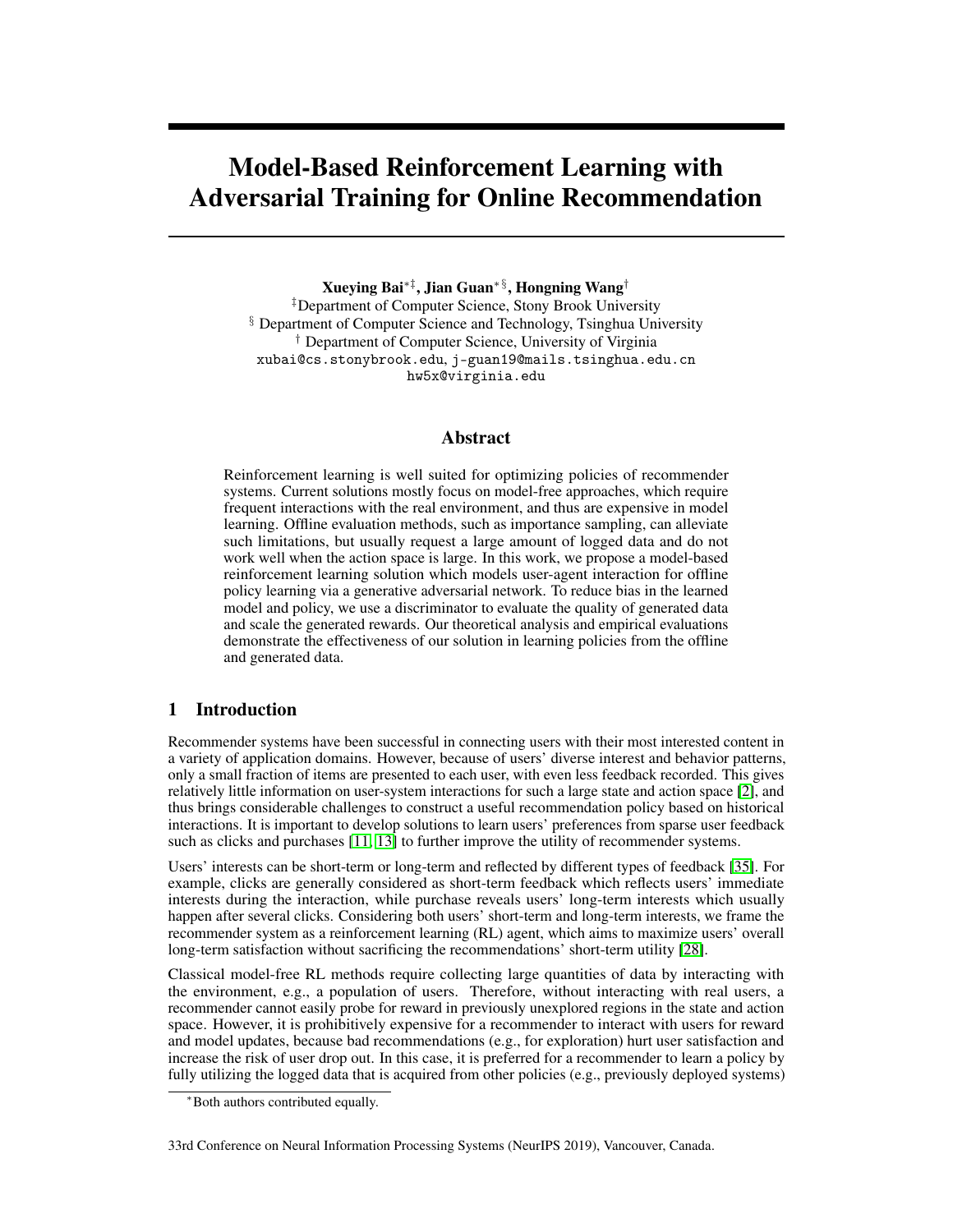instead of direct interactions with users. For this purpose, we take a model-based learning approach in this work, in which we estimate a model of user behavior from the offline data and use it to interact with our learning agent to obtain an improved policy simultaneously.

Model-based RL has a strong advantage of being sample efficient and helping reduce noise in offline data. However, such an advantage can easily diminish due to the inherent bias in its model approximation of the real environment. Moreover, dramatic changes in subsequent policy updates impose the risk of decreased user satisfaction, i.e., inconsistent recommendations across model updates. To address these issues, we introduce adversarial training into a recommender's policy learning from offline data. The discriminator is trained to differentiate simulated interaction trajectories from real ones so as to debias the user behavior model and improve policy learning. To the best of our knowledge, this is the first work to explore adversarial training over a model-based RL framework for recommendation. We theoretically and empirically demonstrate the value of our proposed solution in policy evaluation. Together, the main contributions of our work are as follows:

- To avoid the high interaction cost, we propose a unified solution to more effectively utilize the logged offline data with model-based RL algorithms, integrated via adversarial training. It enables robust recommendation policy learning.
- The proposed model is verified through theoretical analysis and extensive empirical evaluations. Experiment results demonstrate our solution's better sample efficiency over the state-of-the-art baselines 2

# 2 Related Work

**Deep RL for recommendation** There have been studies utilizing deep RL solutions in news, music and video recommendations [17, 15, 38]. However, most of the existing solutions are model-free methods and thus do not explicitly model the agent-user interactions. In these methods, valuebased approaches, such as deep Q-learning [20], present unique advantages such as seamless offpolicy learning, but are prone to instability with function approximation [30, 19]. And the policy's convergence in these algorithms is not well-studied. In contrast, policy-based methods such as policy gradient [14] remain stable but suffer from data bias without real-time interactive control due to learning and infrastructure constraints. Oftentimes, importance sampling [22] is adopted to address the bias but instead results in huge variance [2]. In this work, we rely on a policy gradient based RL approach, in particular, REINFORCE [34]; but we simultaneously estimate a user behavior model to provide a reliable environment estimate so as to update our agent on policy.

Model-based RL Model-based RL algorithms incorporate a model of the environment to predict rewards for unseen state-action pairs. It is known in general to outperform model-free solutions in terms of sample complexity [7], and has been applied successfully to control robotic systems both in simulation and real world [5, 18, 21, 6]. Furthermore, Dyna-Q [29, 24] integrates model-free and model-based RL to generate samples for learning in addition to the real interaction data. Gu et al. [10] extended these ideas to neural network models, and Peng et al. [24] further apply the method on task-completion dialogue policy learning. However, the most efficient model-based algorithms have used relatively simple function approximations, which actually have difficulties in high-dimensional space with nonlinear dynamics and thus lead to huge approximation bias.

Offline evaluation The problems of off-policy learning [22, 25, 26] and offline policy evaluation are generally pervasive and challenging in RL, and in recommender systems in particular. As a policy evolves, so does the distribution under which the expectation of gradient is computed. Especially in the scenario of recommender systems, where item catalogues and user behavior change rapidly, substantial policy changes are required; and therefore it is not feasible to take the classic approaches [27, 1] to constrain the policy updates before new data is collected under an updated policy. Multiple off-policy estimators leveraging inverse-propensity scores, capped inverse-propensity scores and various variance control measures have been developed [33, 32, 31, 8] for this purpose.

RL with adversarial training Yu et al. [36] propose SeqGAN to extend GANs with an RL-like generator for the sequence generation problem, where the reward signal is provided by the discriminator at the end of each episode via a Monte Carlo sampling approach. The generator takes sequential actions and learns the policy using estimated cumulative rewards. In our solution, the generator consists of two components, i.e., our recommendation agent and the user behavior model, and we

 $^{2}$ Our implementation is available at <https://github.com/JianGuanTHU/IRecGAN>.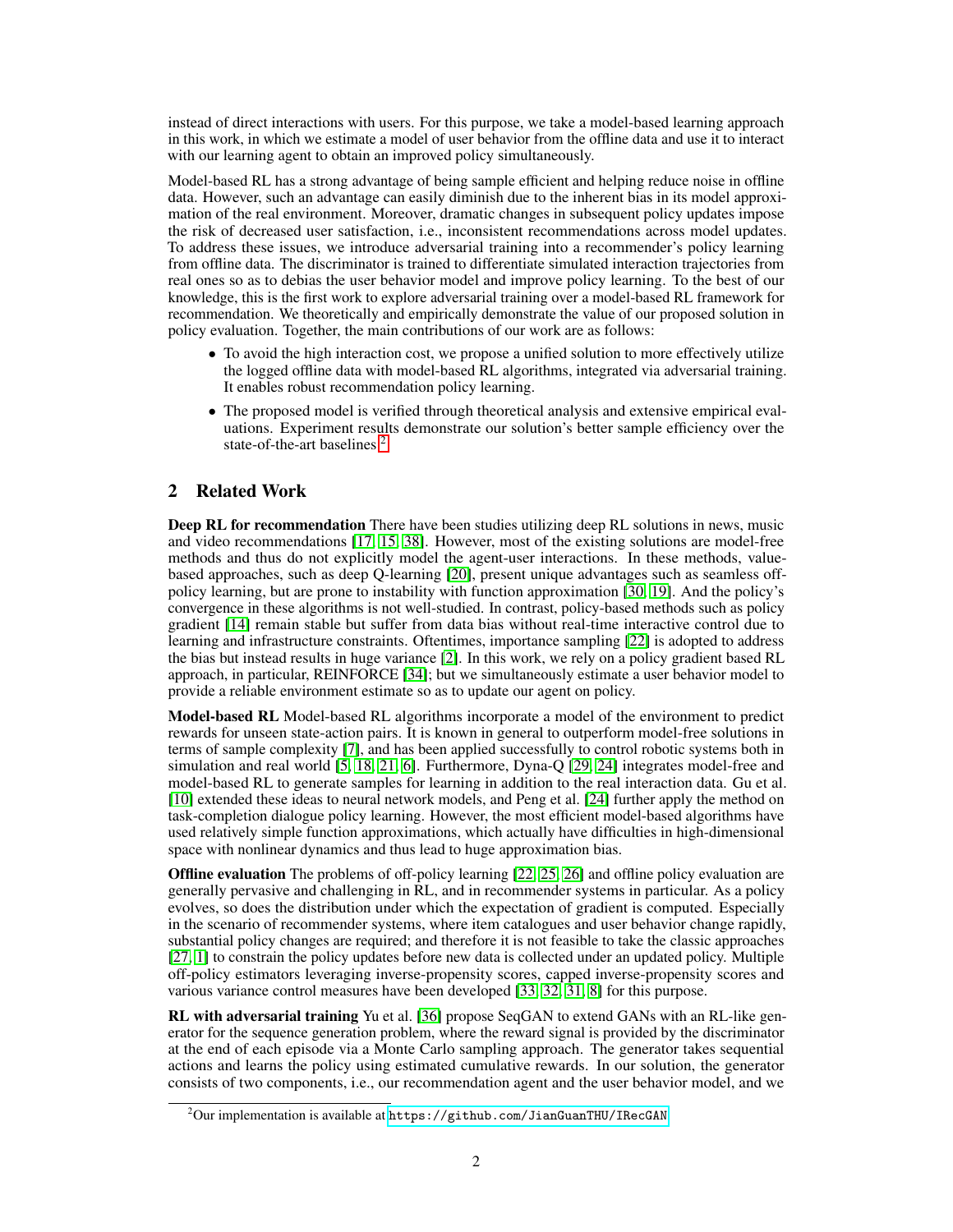model the interactive process via adversarial training and policy gradient. Different from the sequence generation task which only aims to generate sequences similar to the given observations, we leverage adversarial training to help reduce bias in the user model and further reduce the variance in training our agent. The agent learns from both the interactions with the user behavior model and those stored in the logged offline data. To the best of our knowledge, this is the first work that utilizes adversarial training for improving both model approximation and policy learning on offline data.

### 3 Problem Statement

The problem is to learn a policy from offline data such that when deployed online it maximizes cumulative rewards collected from interactions with users. We address this problem with a modelbased reinforcement learning solution, which explicitly model users' behavior patterns from data.

Problem A recommender is formed as a learning agent to generate actions under a policy, where each action gives a recommendation list of  $k$  items. Every time through interactions between the agent and the environment (i.e., users of the system), a set  $\Omega$  of n sequences  $\Omega = \{\tau_1, ..., \tau_n\}$ is recorded, where  $\tau_i$  is the *i*-th sequence containing agent actions, user behaviors and rewards:  $\tau_i = \{(a_0^i, c_0^i, r_0^i), (a_1^i, c_1^i, r_1^i), ..., (a_t^i, c_t^i, r_t^i)\}, r_t^i$  represents the reward on  $a_t^i$  (e.g., make a purchase), and  $c_t^i$  is the associated user behavior corresponding to agent's action  $a_t^i$  (e.g., click on a recommended item). For simplicity, in the rest of paper, we drop the superscript i to represent a general sequence  $\tau$ . Based on the observed sequences, a policy  $\pi$  is learnt to maximize the expected cumulative reward  $\mathbb{E}_{\tau \sim \pi}[\sum_{t=0}^{T} r_t]$ , where T is the end time of  $\tau$ .

Assumption To narrow the scope of our discussion, we study a typical type of user behavior, i.e., clicks, and make following assumptions: 1) at each time a user must click on one item from the recommendation list; 2) items not clicked in the recommendation list will not influence the user's future behaviors; 3) rewards only relate to clicked items. For example, when taking the user's purchase as reward, purchases can only happen in the clicked items.

**Learning framework** In a Markov Decision Process, an environment consists of a state set  $S$ , an action set A, a state transition distribution  $P : S \times A \times S$ , and a reward function  $f_r : S \times A \rightarrow \mathbb{R}$ , which maps a state-action pair to a real-valued scalar. In this paper, the environment is modeled as a user behavior model  $U$ , and learnt from offline log data. S is reflected by the interaction history before time  $t$ , and  $P$  captures the transition of user behaviors. In the meanwhile, based on the assumptions mentioned above, at each time t, the environment generates user's click  $c_t$  on items recommended by an agent  $A$  in  $a_t$  based on his/her click probabilities under the current state; and the reward function  $f_r$  generates reward  $r_t$  for the clicked item  $c_t$ .

Our recommendation policy is learnt from both offline data and data sampled from the learnt user behavior model, i.e., a model-based RL solution. We incorporate adversarial training in our modelbased policy learning to: 1) improve the user model to ensure the sampled data is close to true data distribution; 2) utilize the discriminator to scale rewards from generated sequences to further reduce bias in value estimation. Our proposed solution contains an interactive model constructed by  $U$  and A, and an adversarial policy learning approach. We name the solution as Interactive Recommender GAN, or IRecGAN in short. The overview of our proposed solution is shown in Figure 1.

### 4 Interactive Modeling for Recommendation

We present our interactive model for recommendation, which consists of two components: 1) the user behavior model  $U$  that generates user clicks over the recommended items with corresponding rewards; and 2) the agent  $A$  which generates recommendations according to its policy. U and  $A$ interact with each other to generate user behavior sequences for adversarial policy learning.

User behavior model Given users' click observations  $\{c_0, c_1, ..., c_{t-1}\}$ , the user behavior model U first projects the clicked item into an embedding vector  $e^u$  at each time <sup>3</sup>. The state  $s_t^u$  can be represented as a summary of click history, i.e.,  $s_t^u = h_u(e_0^u, e_1^u, ... e_{t-1}^u)$ . We use a recurrent neural network to model the state transition P on the user side, thus for the state  $s_t^u$  we have,

$$
\mathbf{s}_t^u = h^u(\mathbf{s}_{t-1}^u, \mathbf{e}_{t-1}^u),
$$

 $3$ As we can use different embeddings on the user side and agent side, we use the superscript u and a to denote this difference accordingly.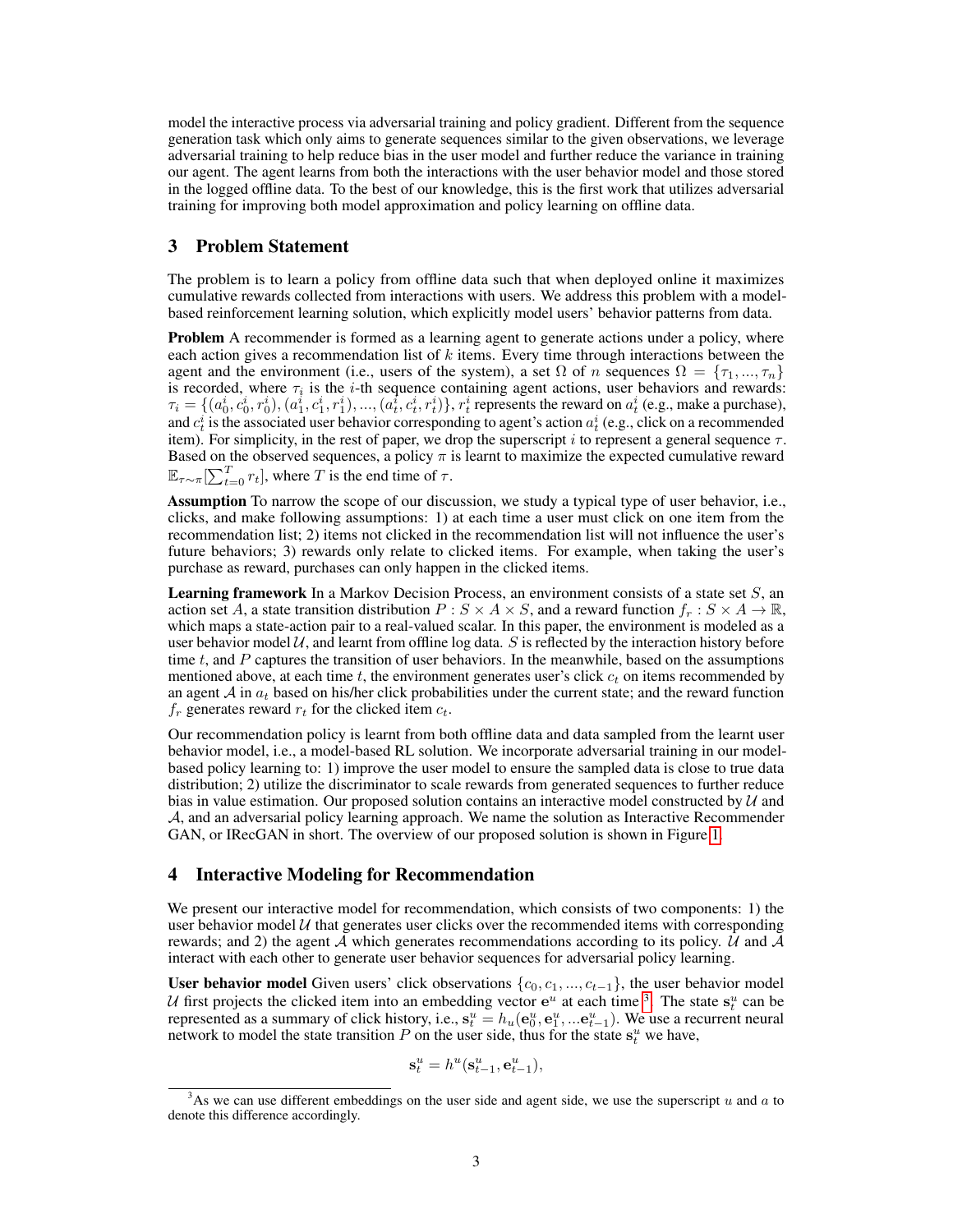

(a) Interactive modeling and adversarial policy learning with a discriminator (b) Training of the discriminator

Figure 1: Model overview of IRecGAN.  $A, U$  and  $D$  denote the agent model, user behavior model, and discriminator, respectively. In IRecGAN,  $\mathcal A$  and  $\mathcal U$  interact with each other to generate recommendation sequences that are close to the true data distribution, so as to jointly reduce bias in  $\mathcal{U}$  and improve the recommendation quality in A.

 $h^u(\cdot, \cdot)$  can be functions in the RNN family like GRU [4] and LSTM [12] cells. Given the action  $a_t = \{a_{t(1)}, \ldots a_{t(k)}\}\$ , i.e., the top-k recommendations at time t, we compute the probability of click among the recommended items via a softmax function,

$$
\mathbf{V}^c = (\mathbf{W}^c \mathbf{s}_t^u + \mathbf{b}^c)^\top \mathbf{E}_t^u, \ p(c_t | \mathbf{s}_t^u, a_t) = \exp(\mathbf{V}_i^c) / \sum_{j=1}^{|a_t|} \exp(\mathbf{V}_j^c)
$$
(1)

where  $V^c \in \mathbb{R}^k$  is a transformed vector indicating the evaluated quality of each recommended item  $a_{t(i)}$  under state  $s_t^u$ ,  $\mathbf{E}_t^u$  is the embedding matrix of recommended items,  $\mathbf{W}^c$  is the click weight matrix, and  $\mathbf{b}^c$  is the corresponding bias term. Under the assumption that target rewards only relate to clicked items, the reward  $r_t$  for  $(s_t^u, a_t)$  is calculated by:

$$
r_t(\mathbf{s}_t^u, a_t) = f_r((\mathbf{W}^r \mathbf{s}_t^u + \mathbf{b}^r)^\top \mathbf{e}_t^u),
$$
\n(2)

where  $W^r$  is the reward weight matrix,  $\mathbf{b}^r$  is the corresponding bias term, and  $f_r$  is the reward mapping function and can be set according to the reward definition in specific recommender systems. For example, if we make  $r_t$  the purchase of a clicked item  $c_t$ , where  $r_t = 1$  if it is purchased and  $r_t = 0$  otherwise,  $f_r$  can be realized by a Sigmoid function with binary output.

Based on Eq (1) and (2), taking categorical reward, the user behavior model  $U$  can be estimated from the offline data  $\Omega$  via maximum likelihood estimation:

$$
\max \sum_{\tau_i \in \Omega} \sum_{t=0}^{T_i} \log p(c_t^i | \mathbf{s}_t^{u_i}, a_t^i) + \lambda_p \log p(r_t^i | \mathbf{s}_t^{u_i}, c_t^i), \tag{3}
$$

where  $\lambda_p$  is a parameter balancing the loss between click prediction and reward prediction, and  $T_i$  is the length of the observation sequence  $\tau_i$ . With a learnt user behavior model, user clicks and reward on the recommendation list can be sampled from Eq (1) and (2) accordingly.

Agent The agent should take actions based on the environment's provided states. However, in practice, users' states are not observable in a recommender system. Besides, as discussed in [23], the states for the agent to take actions may be different from those for users to generate clicks and rewards. As a result, we build a different state model on the agent side in  $A$  to learn its states. Similar to that on the user side, given the projected click vectors  $\{e_0^a, e_2^a, ... e_{t-1}^a\}$ , we model states on the agent side by  $s_t^a = h^a(s_{t-1}^a, e_{t-1}^a)$ , where  $s_t^a$  denotes the state maintained by the agent at time t,  $h^a(\cdot, \cdot)$  is the chosen RNN cell. The initial state  $s_0^a$  for the first recommendation is drawn from a distribution  $\rho$ . We simply denote it as  $s_0$  in the rest of our paper. We should note that although the agent also models states based on users' click history, it might create different state sequences than those on the user side.

Based on the current state  $s_t^a$ , the agent generates a size-k recommendation list out of the entire set of items as its action  $a_t$ . The probability of item i to be included in  $a_t$  under the policy  $\pi$  is:

$$
\pi(i \in a_t | \mathbf{s}_t^a) = \frac{\exp(\mathbf{W}_i^a \mathbf{s}_t^a + \mathbf{b}_i^a)}{\sum_{j=1}^{|C|} \exp(\mathbf{W}_j^a \mathbf{s}_t^a + \mathbf{b}_j^a)},
$$
\n(4)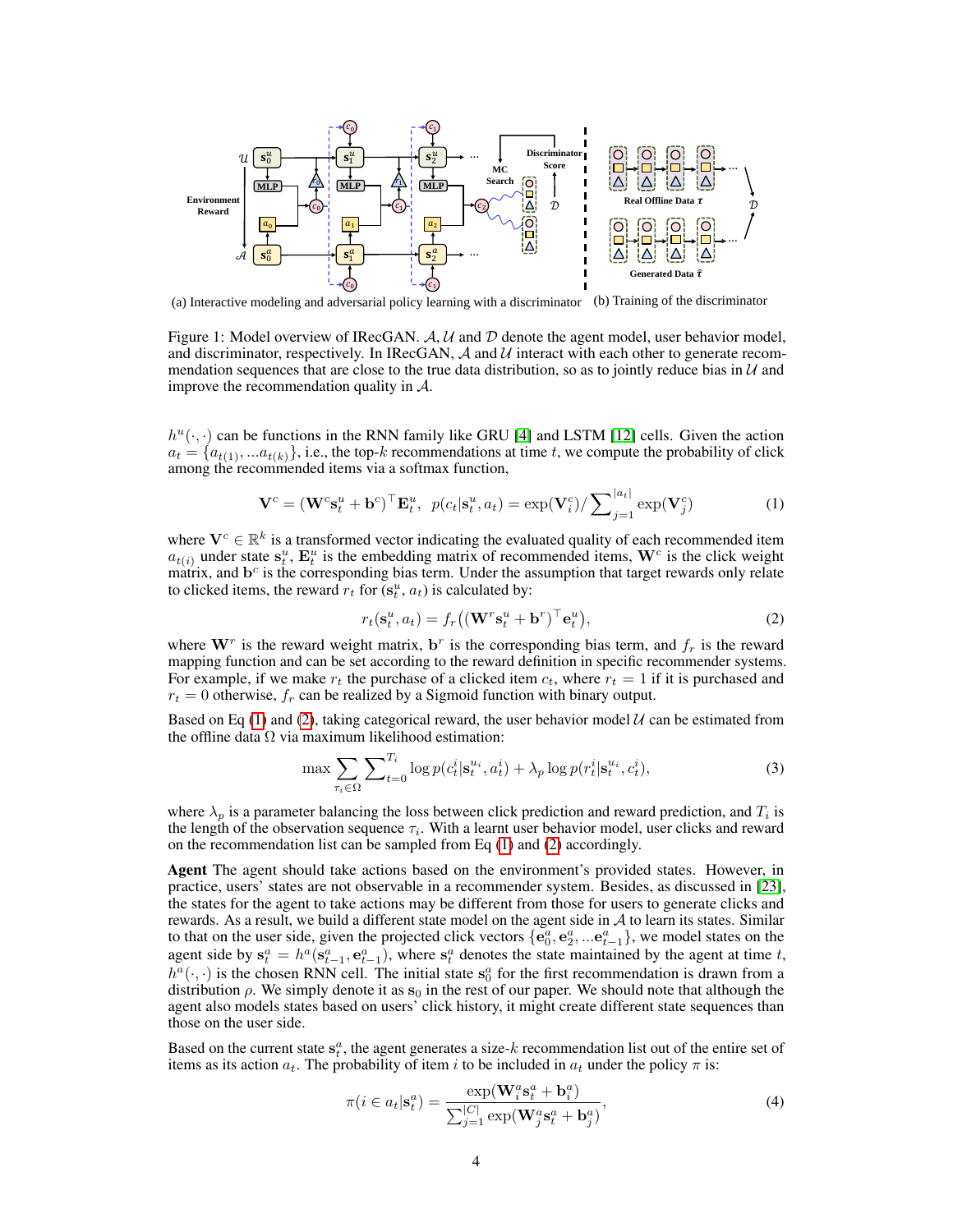where  $\mathbf{W}_i^a$  is the *i*-th row of the action weight matrix  $\mathbf{W}^a$ , *C* is the entire set of recommendation candidates, and  $\mathbf{b}_i^a$  is the corresponding bias term. Following [2], we generate  $a_t$  by sampling without replacement according to Eq (4). Unlike [3], we do not consider the combinatorial effect among the  $k$  items by simply assuming the users will evaluate them independently (as indicated in Eq  $(1)$ ).

## 5 Adversarial Policy Learning

We use the policy gradient method REINFORCE [34] for the agent's policy learning, based on both the generated and offline data. When generating  $\hat{\tau}_{0:t} = \{(\hat{a}_0, \hat{c}_0, \hat{r}_0), ..., (\hat{a}_t, \hat{c}_t, \hat{r}_t)\}\$  for  $t > 0$ , we obtain  $\hat{a}_t = \mathcal{A}(\hat{\tau}_{0:t-1}^c)$  by Eq (4),  $\hat{c}_t = \mathcal{U}_c(\hat{\tau}_{0:t-1}^c, \hat{a}_t)$  by Eq (2), and  $\hat{r}_t = \mathcal{U}_r(\hat{\tau}_{0:t-1}^c, \hat{c}_t)$  by Eq (1).  $\tau^c$  represents clicks in the sequence  $\tau$  and  $(\hat{a}_0, \hat{c}_0, \hat{r}_0)$  is generated by  $s_0^a$  and  $s_0^u$  accordingly. The generation of a sequence ends at the time t if  $\hat{c}_t = c_{end}$ , where  $c_{end}$  is a stopping symbol. The distributions of generated and offline data are denoted as  $g$  and  $data$  respectively. In the following discussions, we do not explicitly differentiate  $\tau$  and  $\hat{\tau}$  when the distribution of them is specified. Since we start the training of  $U$  from offline data, it introduces inherent bias from the observations and our specific modeling choices. The bias affects the sequence generation and thus may cause biased value estimation. To reduce the effect of bias, we apply adversarial training to control the training of both  $U$  and  $A$ . The discriminator is also used to rescale the generated rewards  $\hat{r}$  for policy learning. Therefore, the learning of agent A considers both sequence generation and target rewards.

### 5.1 Adversarial training

We leverage adversarial training to encourage our IRecGAN model to generate high-quality sequences that capture intrinsic patterns in the real data distribution. A discriminator  $D$  is used to evaluate a given sequence  $\tau$ , where  $\mathcal{D}(\tau)$  represents the probability that  $\tau$  is generated from the real recommendation environment. The discriminator can be estimated by minimizing the objective function:

$$
-\mathbb{E}_{\tau \sim data} \log \big( \mathcal{D}(\tau) \big) - \mathbb{E}_{\tau \sim g} \log \big( 1 - \mathcal{D}(\tau) \big). \tag{5}
$$

However,  $D$  only evaluates a completed sequence, and hence it cannot directly evaluate a partially generated sequence at a particular time step  $t$ . Inspired by [36], we utilize the Monte-Carlo tree search algorithm with the roll-out policy constructed by  $\mathcal U$  and  $\mathcal A$  to get sequence generation score at each time. At time t, the sequence generation score  $q_{\mathcal{D}}$  of  $\tau_{0:t}$  is defined as:

$$
q_{\mathcal{D}}(\tau_{0:t}) = \begin{cases} \frac{1}{N} \sum_{n=1}^{N} \mathcal{D}(\tau_{0:T}^n), \tau_{0:T}^n \in MC^{\mathcal{U},\mathcal{A}}(\tau_{0:t}; N) & t < T \\ \mathcal{D}(\tau_{0:T}) & t = T \end{cases} \tag{6}
$$

where  $MC^{U,A}(\tau_{0:t};N)$  is the set of N sequences sampled from the interaction between U and A.

Given the observations in offline data,  $U$  should generate clicks and rewards that reflect intrinsic patterns of the real data distribution. Therefore,  $U$  should maximize the sequence generation objective  $\mathbb{E}_{\mathbf{s}_0^u \sim \rho}[\sum_{(a_0, c_0, r_0) \sim g} \mathcal{U}(c_0, r_0 | \mathbf{s}_0^u, a_0) \cdot q_{\mathcal{D}}(\tau_{0:0})]$ , which is the expected discriminator score for generating a sequence from the initial state.  $U$  may not generate clicks and rewards exactly the same as those in offline data, but the similarity of its generated data to offline data is still an informative signal to evaluate its sequence generation quality. By setting  $q_{\mathcal{D}}(\tau_{0:t}) = 1$  at any time t for offline data, we extend this objective to include offline data (it becomes the data likelihood function on offline data). Following [36], based on Eq (1) and Eq (2), the gradient of  $\mathcal{U}$ 's objective can be derived as,

$$
\mathbb{E}_{\tau \sim \{g, data\}} \Big[ \sum\nolimits_{t=0}^{T} q_{\mathcal{D}}(\tau_{0:t}) \nabla_{\Theta_u} \big( \log p_{\Theta_u}(c_t | \mathbf{s}_t^u, a_t) + \lambda_p \log p_{\Theta_u}(r_t | \mathbf{s}_t^u, c_t) \big) \Big],\tag{7}
$$

where  $\Theta_u$  denotes the parameters of U and  $\Theta_a$  denotes those of A. Based on our assumption, even when  $U$  can already capture users' true behavior patterns, it still depends on  $A$  to provide appropriate recommendations to generate clicks and rewards that the discriminator will treat as authentic. Hence,  $A$  and  $U$  are coupled in this adversarial training. To encourage  $A$  to provide *needed* recommendations, we include  $q_{\mathcal{D}}(\tau_{0:t})$  as a sequence generation reward for A at time t as well. As  $q_D(\tau_{0:t})$  evaluates the overall generation quality of  $\tau_{0:t}$ , it ignores sequence generations after t. To evaluate the quality of a whole sequence, we require  $A$  to maximize the cumulative sequence generation reward  $\mathbb{E}_{\tau \sim \{g, data\}} \left[ \sum_{t=0}^{T} q_{\mathcal{D}}(\tau_{0:t}) \right]$ . Because A does not directly generate the observations in the interaction sequence, we approximate  $\nabla_{\Theta_a} \left( \sum_{t=0}^T q_D(\tau_{0:t}) \right)$  as 0 when calculating the gradients. Putting these together, the gradient derived from sequence generations for A is estimated as,

$$
\mathbb{E}_{\tau \sim \{g, data\}} \big[ \sum_{t=0}^{T} \big( \sum_{t'=t}^{T} \gamma^{t'-t} q_{\mathcal{D}}(\tau_{0:t}) \big) \nabla_{\Theta_a} \log \pi_{\Theta_a}(c_t \in a_t | \mathbf{s}_t^a) \big]. \tag{8}
$$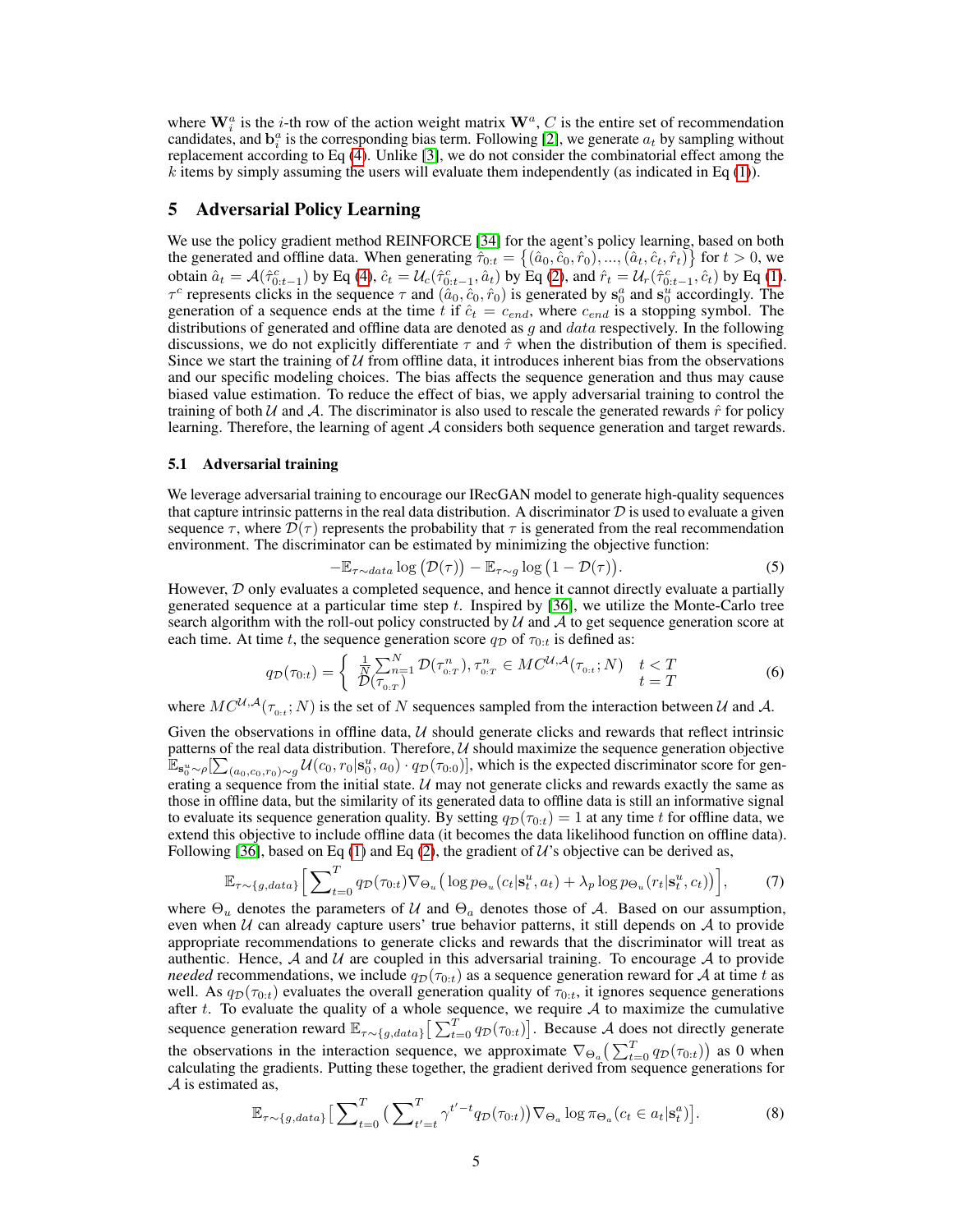Based on our assumption that only the clicked items influence user behaviors, and  $U$  only generates rewards on the clicked items, we use  $\pi_{\Theta_a}(c_t \in a_t | s_t^a)$  as an estimation of  $\pi_{\Theta_a}(a_t | s_t^a)$ , i.e., A should promote  $c_t$  in its recommendation at time t. In practice, we add a discount factor  $\gamma < 1$  when calculating the cumulative rewards to reduce estimation variance [2].

#### 5.2 Policy learning

Because our adversarial training encourages IRecGAN to generate clicks and rewards with similar patterns as offline data, and we assume rewards only relate to the clicked items, we use offline data as well as generated data for policy learning. Given data  $\tau_{0:T} = \{(a_0, c_0, r_0), ..., (a_T, c_T, r_T)\}\,$ including both offline and generated data, the objective of the agent is to maximize the expected cumulative reward  $\mathbb{E}_{\tau \sim \{g, data\}}[R_T]$ , where  $R_T = \sum_{t=0}^T r_t$ . In the generated data, due to the difference in distributions of the generated and offline sequences, the generated reward  $\hat{r}_t$  calculated by Eq (2) might be biased. To reduce such bias, we utilize the sequence generation score in Eq (6) to rescale the generated rewards:  $r_t^s = q_D(\tau_{0:t})\hat{r}_t$ , and treat it as the reward for generated data. The gradient of the objective is thus estimated by:

$$
\mathbb{E}_{\tau \sim \{g, data\}} \left[ \sum_{t=0}^{T} R_t \nabla_{\Theta_a} \log \pi_{\Theta_a} (c_t \in a_t | \mathbf{s}_t^a) \right], \ R_t = \sum_{t'=t}^{T} \gamma^{t'-t} q_{\mathcal{D}}(\tau_{0:t}) r_t \tag{9}
$$

 $R_t$  is an approximation of  $R_T$  with the discount factor  $\gamma$ . Overall, the user behavior model U is updated only by the sequence generation objective defined in Eq (7) on both offline and generated data; but the agent  $A$  is updated by both sequence generation and target rewards. Hence, the overall reward for A at time t is  $q_{\mathcal{D}}(\tau_{0:t})(1 + \lambda_r r_t)$ , where  $\lambda_r$  is the weight for cumulative target rewards. The overall gradient for  $A$  is thus:

$$
\mathbb{E}_{\tau \sim \{g, data\}} \left[ \sum_{t=0}^{T} R_t^a \nabla_{\Theta_a} \log \pi_{\Theta_a}(c_t \in a_t | \mathbf{s}_t^a) \right], \ R_t^a = \sum_{t'=t}^{T} \gamma^{t'-t} q_{\mathcal{D}}(\tau_{0:t})(1 + \lambda_r r_t) \tag{10}
$$

### 6 Theoretical Analysis

For one iteration of policy learning in IRecGAN, we first train the discriminator  $D$  with offline data, which follows  $P_{data}$  and was generated by an unknown logging policy, and the data generated by IRecGAN under  $\pi_{\Theta_a}$  with the distribution of g. When  $\Theta_u$  and  $\Theta_a$  are learnt, for a given sequence  $\tau$ , by *proposition* 1 in [9], the optimal discriminator D is  $\mathcal{D}^*(\tau) = \frac{P_{data}(\tau)}{P_{data}(\tau) + P_g(\tau)}$ .

**Sequence generation** Both  $\mathcal A$  and  $\mathcal U$  contribute to the sequence generation in IRecGAN.  $\mathcal U$  is updated by the gradient in Eq  $(7)$  to maximize the sequence generation objective. At time t, the expected sequence generation reward for A on the generated data is:  $E_{\tau_{0:t} \sim g}[q_{\mathcal{D}}(\tau_{0:t})] = E_{\tau_{0:t} \sim g}[\mathcal{D}(\tau_{0:T}|\tau_{0:t})]$ . The expected value on  $\tau_{0:t}$  is:  $\mathbb{E}_{\tau \sim g}[V_g] = \mathbb{E}_{\tau \sim g} \left[ \sum_{t=0}^T q_{\mathcal{D}}(\tau_{0:t}) \right] = \sum_{t=0}^T \mathbb{E}_{\tau_{0:t} \sim g} \left[ \mathcal{D}(\tau_{0:T} | \tau_{0:t}) \right]$ . Given the optimal  $\mathcal{D}^*$ , the sequence generation value can be written as:

$$
\mathbb{E}_{\tau \sim g}[V_g] = \sum_{t=0}^{T} \mathbb{E}_{\tau_{0:t} \sim g} \Big[ \frac{P_{data}(\tau_{0:T}|\tau_{0:t})}{P_{data}(\tau_{0:T}|\tau_{0:t}) + P_g(\tau_{0:T}|\tau_{0:t})} \Big]. \tag{11}
$$

Maximizing each term in the summation of Eq  $(11)$  is an objective for the generator at time t in GAN. According to [9], the optimal solution for all such terms is  $P_g(\tau_{0:T} | s_0) = P_{data}(\tau_{0:T} | s_0)$ . It means A can maximize the sequence generation value when it helps to generate sequences with the same distribution as  $data$ . Besides the global optimal, Eq (11) also encourages A to reward each  $P_g(\tau_{0:T} | \tau_{0:t}) = P_{data}(\tau_{0:T} | \tau_{0:t})$ , even if  $\tau_{0:t}$  is less likely to be generated from  $P_g$ . This prevents IRecGAN to recommend items only considering users' immediate preferences.

Value estimation The agent  $A$  should also be updated to maximize the expected value of target rewards  $V_a$ . To achieve this, we use discriminator D to rescale the estimation of  $V_a$  on the generated sequences, and we also combine offline data to evaluate  $V_a$  for policy  $\pi_{\Theta_a}$ :

$$
\mathbb{E}_{\tau \sim \pi_{\Theta_a}}[V_a] = \lambda_1 \sum_{t=0}^T \mathbb{E}_{\tau_{0:t} \sim g} \frac{P_{data}(\tau_{0:t})}{P_{data}(\tau_{0:t}) + P_g(\tau_{0:t})} \hat{r}_t + \lambda_2 \sum_{t=0}^T \mathbb{E}_{\tau_{0:t} \sim data} r_t,
$$
(12)

where  $\hat{r}_t$  is the generated reward by U at time t and  $r_t$  is the true reward.  $\lambda_1$  and  $\lambda_2$  represent the ratio of generated data and offline data during model training, and we require  $\lambda_1 + \lambda_2 = 1$ . Here we simplify  $P(\tau_{0:T} | \tau_{0:t})$  as  $P(\tau_{0:t})$ . As a result, there are three sources of biases in this value estimation:

$$
\Delta = \hat{r}_t - r_t, \quad \delta_1 = 1 - P_{\pi_{\Theta_a}}(\tau_{0:t}) / P_g(\tau_{0:t}), \quad \delta_2 = 1 - P_{\pi_{\Theta_a}}(\tau_{0:t}) / P_{data}(\tau_{0:t}).
$$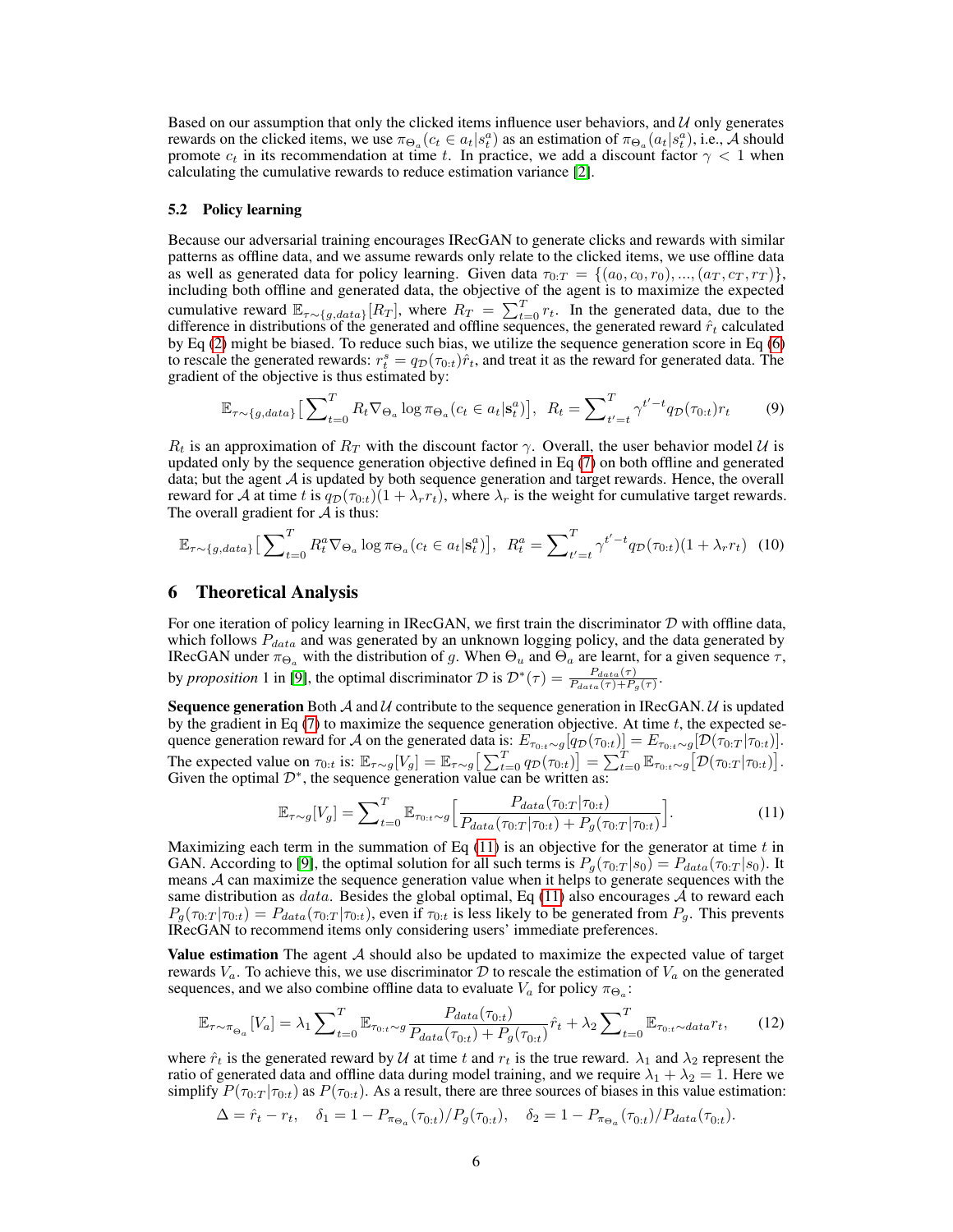Based on different sources of biases, the expected value estimation in Eq (12) is:

$$
\mathbb{E}_{\tau \sim \pi_{\Theta_a}}[V_a] = \lambda_1 \sum_{t=0}^T \mathbb{E}_{\tau_{0:t} \sim g} \frac{P_{\pi_{\Theta_a}}(\tau_{0:t})}{P_g(\tau_{0:t})} \frac{\Delta + r_t}{2 - (\delta_1 + \delta_2)} + \lambda_2 \sum_{t=0}^T \mathbb{E}_{\tau_{0:t} \sim data} \left(\frac{P_{\pi_{\Theta_a}}(\tau_{0:t})}{P_{data}(\tau_{0:t})} + \delta_2\right) r_t
$$

$$
= V_a^{\pi_{\Theta_a}} + \sum_{t=0}^T \mathbb{E}_{\tau_{0:t} \sim \pi_{\Theta_a}} w_t \Delta + \sum_{t=0}^T \mathbb{E}_{\tau_{0:t} \sim data} \lambda_2 \delta_2 r_t - \sum_{t=0}^T \mathbb{E}_{\tau_{0:t} \sim \pi_{\Theta_a}} (\lambda_1 - w_t) r_t,
$$

where  $w_t = \frac{\lambda_1}{2-(\delta_1+\delta_2)}$ .  $\Delta$  and  $\delta_1$  come from the bias of user behavior model U. Because the adversarial training helps improve  $U$  to capture real data patterns, it decreases  $\Delta$  and  $\delta_2$ . Because we can adjust the sampling ratio  $\lambda_1$  to reduce  $w_t$ ,  $w_t\Delta$  can be small. The sequence generation rewards for agent A encourage distribution g to be close to data. Because  $\delta_2 = 1 - \frac{P_{\pi_{\Theta_a}}(\tau_{0:t})}{P_{\pi_{\Theta_a}}(\tau_{0:t})}$  $\frac{P_{\pi_{\Theta_a}}(\tau_{0:t})}{P_g(\tau_{0:t})}\cdot \frac{P_g(\tau_{0:t})}{P_{data}(\tau_{0:t})}$  $\frac{\Gamma_g(\tau_{0:t})}{P_{data}(\tau_{0:t})},$ the bias  $\delta_2$  can also be reduced. It shows our method has a bias controlling effect.

# 7 Experiments

In our theoretical analysis, we can find that reducing the model bias improves value estimation, and therefore improves policy learning. In this section, we conduct empirical evaluations on both real-world and synthetic datasets to demonstrate that our solution can effectively model the pattern of data for better recommendations, compared with state-of-the-art solutions.

#### 7.1 Simulated Online Test

Subject to the difficulty of deploying a recommender system with real users for online evaluation, we use simulation-based studies to first investigate the effectiveness of our approach following [37, 3].

**Simulated Environment** We synthesize an MDP to simulate an online recommendation environment. It has  $m$  states and  $n$  items for recommendation, with a randomly initialized transition probability matrix  $P(s \in S | a_j \in A, s_i \in S)$ . Under each state  $s_i$ , an item  $a_j$ 's reward  $r(a_j \in A | s_i \in S)$  is uniformly sampled from the range of 0 to 1. During the interaction, given a recommendation list including  $k$  items selected from the whole item set by an agent, the simulator first samples an item proportional to its ground-truth reward under the current state  $s_i$  as the click candidate. Denote the sampled item as  $a_j$ , a Bernoulli experiment is performed on this item with  $r(a_j)$  as the success probability; then the simulator moves to the next state according to the state transition probability  $p(s|a_j, s_i)$ . A special state  $s_0$  is used to initialize all the sessions, which do not stop until the Bernoulli experiment fails. The immediate reward is 1 if the session continues to the next step; otherwise 0. In our experiment,  $m, n$  and  $k$  are set to 10, 50 and 10 respectively.

**Offline Data Generation** We generate offline recommendation logs denoted by  $d_{\text{off}}$  with the simulator. The bias and variance in  $d_{\text{off}}$  are especially controlled by changing the logging policy and the size of  $d_{\text{off}}$ . We adopt three different logging policies: 1) uniformly random policy  $\pi_{\text{random}}$ , 2) maximum reward policy  $\pi_{\text{max}}$ , 3) mixed reward policy  $\pi_{\text{mix}}$ . Specifically,  $\pi_{\text{max}}$  recommends the top k items with the highest ground-truth reward under the current simulator state at each step, while  $\pi_{mix}$  randomly selects k items with either the top  $20\%$ -50% ground-truth reward or the highest ground-truth reward under a given state. In the meanwhile, we vary the size of data in  $d_{\text{off}}$  from 200 to 10,000.

Baselines We compared our IRecGAN with the following baselines: 1) LSTM: only the user behavior model trained on offline data; 2) PG: only the agent model trained by policy gradient on offline data; 3) LSTMD: the user behavior model in IRecGAN, updated by adversarial training.

Experiment Settings The hyper-parameters in all models are set as follows: the item embedding dimension is set to 50, the discount factor  $\gamma$  in value calculation is set to 0.9, the scale factors  $\lambda_r$  and  $\lambda_p$  are set to 3 and 1. We use 2-layer LSTM units with 512-dimension hidden states. The ratio of generated training samples and offline data for each training epoch is set to 1:10. We use an RNN based discriminator in all experiments with details provided in the appendix.

**Online Evaluation** After training our models and baselines on  $d_{\text{off}}$ , we deploy the learned policy to interact with the simulator for online evaluation. We calculated coverage@r to measure the proportion of the true top  $r$  relevant items that are ranked in the top  $k$  recommended items by a model across all time steps (details in the appendix). The results of coverage@r under different configurations of offline data generation are reported in Figure 2. Under  $\pi_{random}$ , coverage@r of all algorithms are relatively low when  $r$  is large and the difference in overall performance between behavior and agent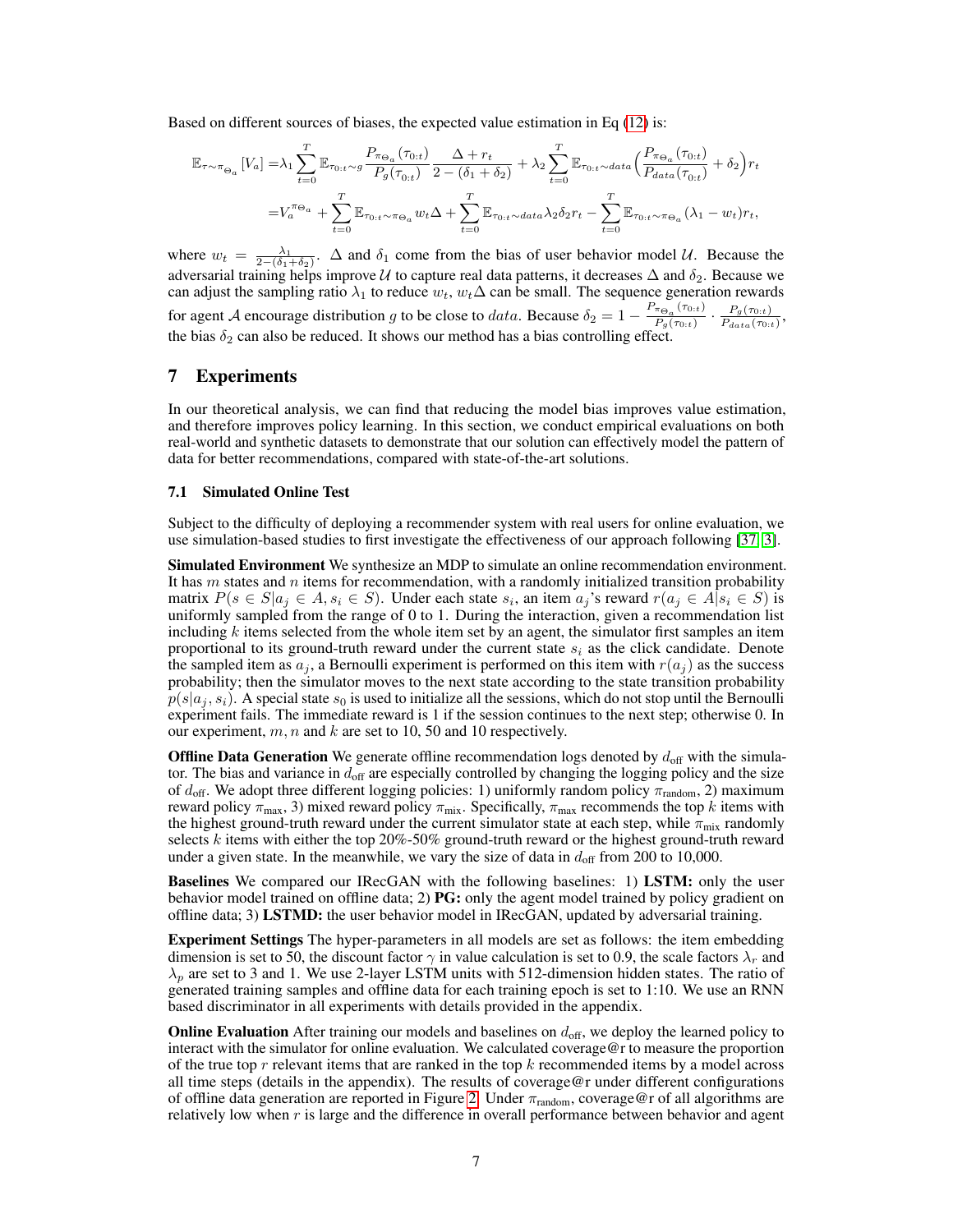

Figure 2: Online evaluation results of coverage@r and cumulative rewards.



Figure 3: Online learning results of coverage@1 and coverage@10.

models is not very large. This suggests the difficulty of recognizing high reward items under  $\pi_{\text{random}}$ , because every item has an equal chance to be observed (i.e., full exploration) especially with a small size of offline data. However, under  $\pi_{\text{max}}$  and  $\pi_{\text{mix}}$ , when the high reward items can be sufficiently learned, user behavior models (LSTM, LSTMD) fail to capture the overall preferred items while agent models (PG, IRecGAN) are stable to the change of  $r$ . IRecGAN shows its advantage especially under  $\pi_{\text{mix}}$ , which requires a model to differentiate top relevant items from those with moderate reward. It has close coverage@r to LSTM when  $r$  is small and better captures users' overall preferences when user behavior models fail seriously. When rewards can not be sufficiently learned (Fig  $2(a)$ ), our mechanism can strengthen the influence of truly learned rewards (LSTMD outperforms LSTM when  $r$  is small) but may also underestimate some bias. However, when it is feasible to estimate the reward generation (Fig  $2(b)(c)(d)$ ), both LSTMD and IRecGAN outperform baselines in coverage@r under the help of generating samples via adversarial training.

The average cumulative rewards are also reported in the rightmost bars of Figure 2. They are calculated by generating 1000 sequences with the environment and take the average of their cumulative rewards. IRecGAN has a larger average cumulative reward than other methods under all configurations except  $\pi_{\text{random}}$  with 10,000 offline sequences. Under  $\pi_{\text{random}}(10,000)$  IRecGAN outperforms PG but not LSTMD. The low cumulative reward of PG under  $\pi_{random}$  indicates that the transition probabilities conditioned on high rewarded items may not be sufficiently learned under the random offline policy.

**Online Learning** To evaluate our model's effectiveness in a more practical setting, we execute online and offline learning alternately. Specifically, we separate the learning into two stages: first, the agents can directly interact with the simulator to update their policies, and we only allow them to generate 200 sequences in this stage; then they turn to the offline stage to reuse their generated data for offline learning. We iterate the two stages and record their performance in the online learning stage. We compare with the following baselines: 1) PG-online with only online learning, 2) PG**online&offline** with online learning and reusing the generated data via policy gradient for offline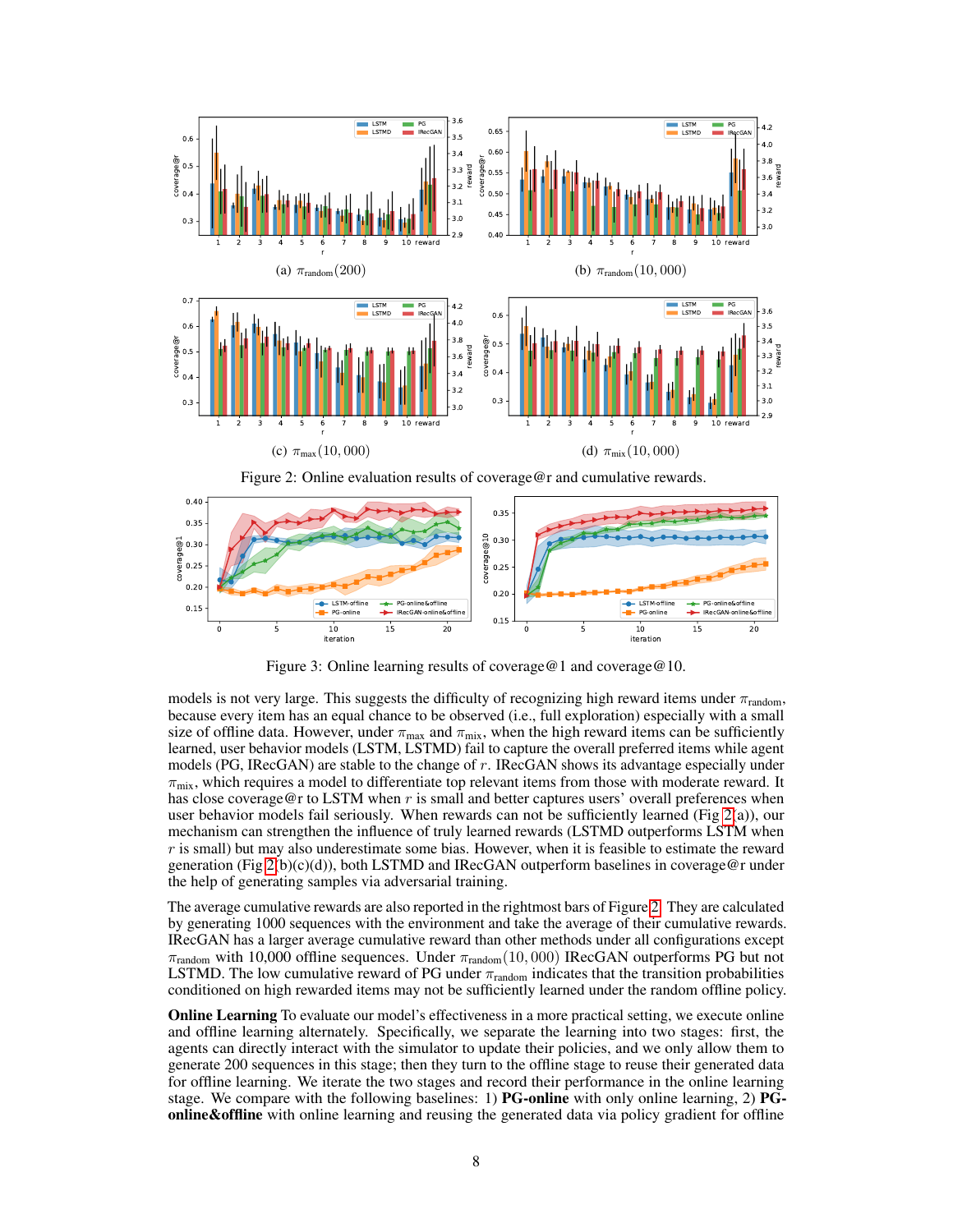learning, and 3) LSTM-offline with only offline learning. We train all the models from scratch and report the performance of coverage@1 and coverage@10 over 20 iterations in Figure 3. We can observe that LSTM-offline performs worse than other RL methods with offline learning, especially in the later stage, due to its lack of exploration. PG-online improves slowly as it does not reuse the generated data. Compared with PG-online&offline, IRecGAN has better convergence and coverage because of its reduced value estimation bias. We also find that coverage@10 is harder to improve. The key reason is that as the model identifies the items with high rewards, it tends to recommend them more often. This gives less relevant items less chance to be explored, which is similar to our online evaluation experiments under  $\pi_{\text{max}}$  and  $\pi_{\text{mix}}$ . Our model-based RL training alleviates this bias to a certain extent by generating more training sequences, but it cannot totally alleviate it. This reminds us to focus on explore-exploit trade-off in model-based RL in our future work.

### 7.2 Real-world Data Offline Test

We use a large-scale real-world recommendation dataset from CIKM Cup 2016 to evaluate the effectiveness of our proposed solution for offline reranking. Sessions of length 1 or longer than 40 and items that have never been clicked are filtered out. We selected the top 40,000 most popular items into the recommendation candidate set, and randomly selected 65,284/1,718/1,720 sessions for training/validation/testing. The average length of sessions is 2.81/2.80/2.77 respectively; and the ratio of clicks which lead to purchases is 2.31%/2.46%/2.45%. We followed the same model setting as in our simulation-based study in this experiment. To understand of the effect of different data separation strategies on RL model training and test, we also provide a comparison of performances under different data separation strategies in the appendix.

Baselines In addition to the baselines we compared in our simulation-based study, we also include the following state-of-the-art solutions for recommendation: 1). PGIS: the agent model estimated with importance sampling on offline data to reduce bias; 2). AC: an LSTM model whose setting is the same as our agent model but trained with actor-critic algorithm [16] to reduce variance; 3). **PGU:** the agent model trained using offline and generated data, without adversarial training; 4). ACU: AC model trained with both offline and generated data, without adversarial training.

Evaluation Metrics All the models were applied to rerank the given recommendation list at each step of testing sessions in offline data. We used Precision@k (P@1 and P@10) to compare different models' recommendation performance, where we define the clicked items as relevant. Because the logged recommendation list was not ordered, we cannot assess the logging policy's performance here.

| Table 1: Rerank evaluation on real-world dataset with random splitting. |  |  |
|-------------------------------------------------------------------------|--|--|
|-------------------------------------------------------------------------|--|--|

| Model <b>ISTM</b> | <b>EXTMD</b> PG | PGIS                                                                                                | AC | PGU | ACU | <b>IRecGAN</b> |
|-------------------|-----------------|-----------------------------------------------------------------------------------------------------|----|-----|-----|----------------|
|                   |                 | $P@10 (\%)$ 32.89±0.50 33.42±0.40 33.28±0.71 28.13±0.45 31.93±0.17 34.12±0.52 32.43±0.22 35.06±0.48 |    |     |     |                |
|                   |                 | $P@1(\%)$   8.20±0.65 8.55±0.63   6.25±0.14 4.61±0.73 6.54±0.19 6.44±0.56 6.63±0.29 6.79±0.44       |    |     |     |                |

Results The results of the offline rerank evaluation are reported in Table 1. With the help of adversarial training, IRecGAN achieved encouraging P@10 improvement against all baselines. This verifies the effectiveness of our model-based reinforcement learning, especially its adversarial training strategy for utilizing the offline data with reduced bias. Specifically, PGIS did not perform as well as PG partially because of the high variance introduced by importance sampling. PGU was able to fit the given data more accurately than PG by learning from the generated data, since there are many items for recommendation and the collected data is limited. However, PGU performed worse than IRecGAN because of the biased user behavior model. And with the help of the discriminator, IRecGAN reduces the bias in the user behavior model to improve value estimation and policy learning. This is also reflected on its improved user behavior model: LSTMD outperformed LSTM, given both of them are for user behavior modeling.

# 8 Conclusion

In this work, we developed a practical solution for utilizing offline data to build a model-based reinforcement learning solution for recommendation. We introduce adversarial training for joint user behavior model learning and policy update. Our theoretical analysis shows our solution's promise in reducing bias; our empirical evaluations in both synthetic and real-world recommendation datasets verify the effectiveness of our solution. Several directions left open in our work, including balancing explore-exploit in policy learning with offline data, incorporating richer structures in user behavior modeling, and exploring the applicability of our solution in other off-policy learning scenarios, such as conversational systems.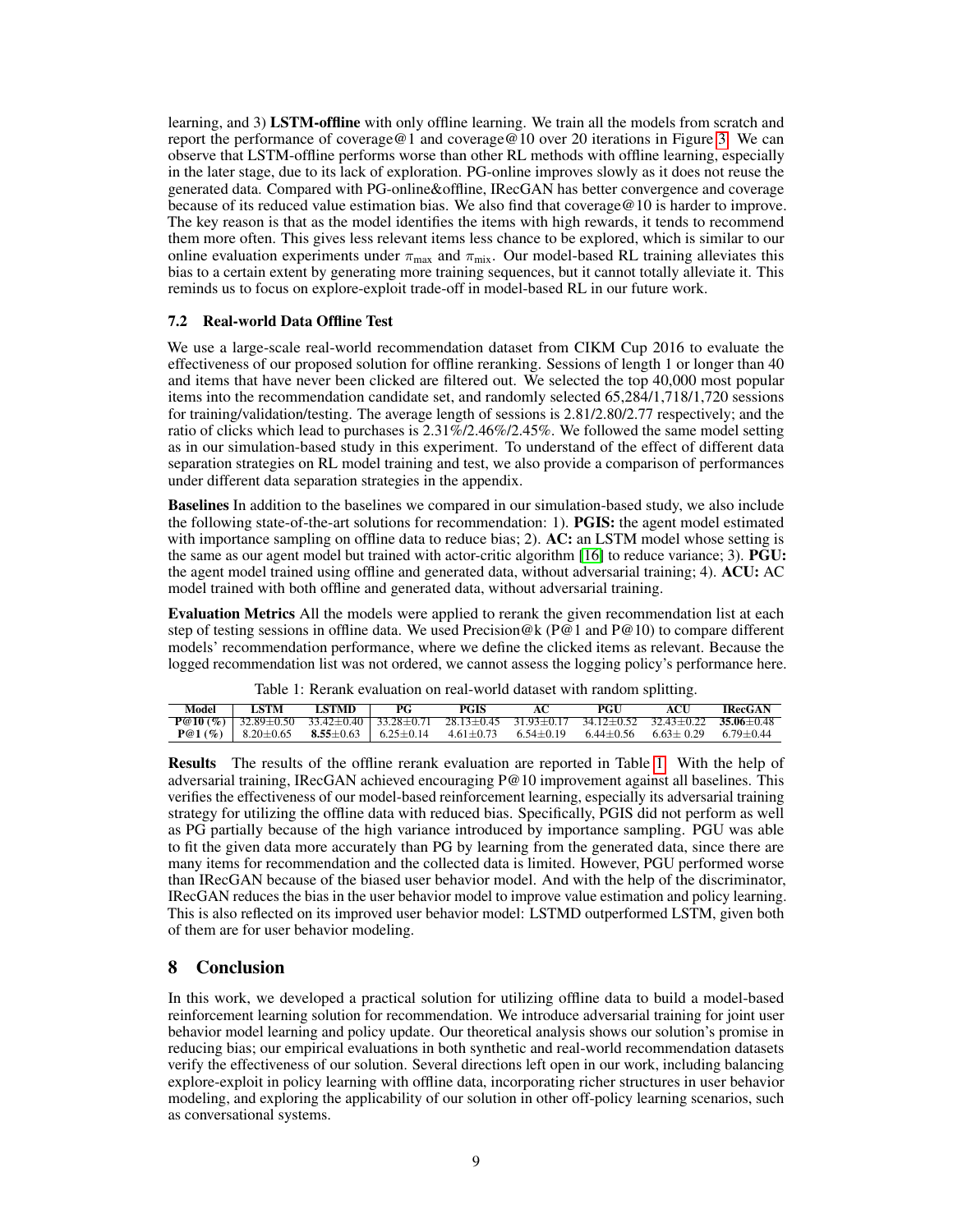### References

- [1] Joshua Achiam, David Held, Aviv Tamar, and Pieter Abbeel. Constrained policy optimization. In *Proceedings of the 34th International Conference on Machine Learning-Volume 70*, pages 22–31. JMLR. org, 2017.
- [2] Minmin Chen, Alex Beutel, Paul Covington, Sagar Jain, Francois Belletti, and Ed H Chi. Top-k off-policy correction for a reinforce recommender system. In *Proceedings of the Twelfth ACM International Conference on Web Search and Data Mining*, pages 456–464. ACM, 2019.
- [3] Xinshi Chen, Shuang Li, Hui Li, Shaohua Jiang, Yuan Qi, and Le Song. Generative adversarial user model for reinforcement learning based recommendation system. In *Proceedings of the 36th International Conference on Machine Learning*, volume 97, pages 1052–1061, 2019.
- [4] Junyoung Chung, Caglar Gulcehre, KyungHyun Cho, and Yoshua Bengio. Empirical evaluation of gated recurrent neural networks on sequence modeling. *arXiv preprint arXiv:1412.3555*, 2014.
- [5] Marc Deisenroth and Carl E Rasmussen. Pilco: A model-based and data-efficient approach to policy search. In *Proceedings of the 28th International Conference on machine learning (ICML-11)*, pages 465–472, 2011.
- [6] Marc Peter Deisenroth, Carl Edward Rasmussen, and Dieter Fox. Learning to control a low-cost manipulator using data-efficient reinforcement learning. 2011.
- [7] Marc Peter Deisenroth, Gerhard Neumann, Jan Peters, et al. A survey on policy search for robotics. *Foundations and Trends* (R) in Robotics, 2(1-2):1-142, 2013.
- [8] Alexandre Gilotte, Clément Calauzènes, Thomas Nedelec, Alexandre Abraham, and Simon Dollé. Offline a/b testing for recommender systems. In *Proceedings of the Eleventh ACM International Conference on Web Search and Data Mining*, pages 198–206. ACM, 2018.
- [9] Ian Goodfellow, Jean Pouget-Abadie, Mehdi Mirza, Bing Xu, David Warde-Farley, Sherjil Ozair, Aaron Courville, and Yoshua Bengio. Generative adversarial nets. In *Advances in neural information processing systems*, pages 2672–2680, 2014.
- [10] Shixiang Gu, Timothy Lillicrap, Ilya Sutskever, and Sergey Levine. Continuous deep q-learning with model-based acceleration. In *International Conference on Machine Learning*, pages 2829–2838, 2016.
- [11] Xiangnan He, Hanwang Zhang, Min-Yen Kan, and Tat-Seng Chua. Fast matrix factorization for online recommendation with implicit feedback. In *Proceedings of the 39th International ACM SIGIR conference on Research and Development in Information Retrieval*, pages 549–558. ACM, 2016.
- [12] Sepp Hochreiter and Jürgen Schmidhuber. Long short-term memory. *Neural computation*, 9(8): 1735–1780, 1997.
- [13] Yehuda Koren, Robert Bell, and Chris Volinsky. Matrix factorization techniques for recommender systems. *Computer*, (8):30–37, 2009.
- [14] Reinforcement Learning. An introduction, richard s. sutton and andrew g. barto, 1998.
- [15] Elad Liebman, Maytal Saar-Tsechansky, and Peter Stone. Dj-mc: A reinforcement-learning agent for music playlist recommendation. In *Proceedings of the 2015 International Conference on Autonomous Agents and Multiagent Systems*, pages 591–599. International Foundation for Autonomous Agents and Multiagent Systems, 2015.
- [16] Timothy P Lillicrap, Jonathan J Hunt, Alexander Pritzel, Nicolas Heess, Tom Erez, Yuval Tassa, David Silver, and Daan Wierstra. Continuous control with deep reinforcement learning. *arXiv preprint arXiv:1509.02971*, 2015.
- [17] Zhongqi Lu and Qiang Yang. Partially observable markov decision process for recommender systems. *arXiv preprint arXiv:1608.07793*, 2016.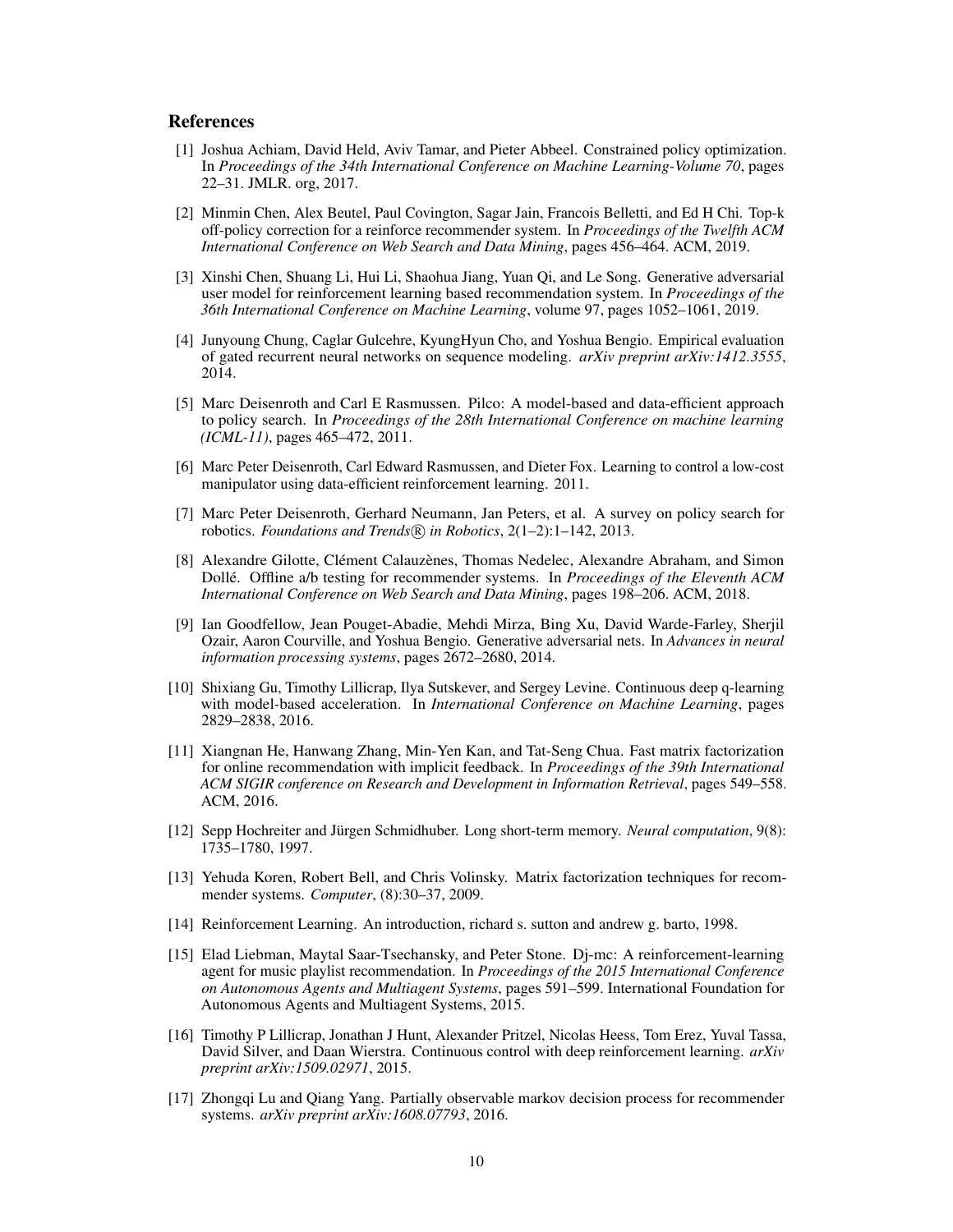- [18] David Meger, Juan Camilo Gamboa Higuera, Anqi Xu, Philippe Giguere, and Gregory Dudek. Learning legged swimming gaits from experience. In *2015 IEEE International Conference on Robotics and Automation (ICRA)*, pages 2332–2338. IEEE, 2015.
- [19] Volodymyr Mnih, Koray Kavukcuoglu, David Silver, Alex Graves, Ioannis Antonoglou, Daan Wierstra, and Martin Riedmiller. Playing atari with deep reinforcement learning. *arXiv preprint arXiv:1312.5602*, 2013.
- [20] Volodymyr Mnih, Koray Kavukcuoglu, David Silver, Andrei A Rusu, Joel Veness, Marc G Bellemare, Alex Graves, Martin Riedmiller, Andreas K Fidjeland, Georg Ostrovski, et al. Human-level control through deep reinforcement learning. *Nature*, 518(7540):529, 2015.
- [21] Jun Morimoto and Christopher G Atkeson. Minimax differential dynamic programming: An application to robust biped walking. In *Advances in neural information processing systems*, pages 1563–1570, 2003.
- [22] Rémi Munos, Tom Stepleton, Anna Harutyunyan, and Marc Bellemare. Safe and efficient off-policy reinforcement learning. In *Advances in Neural Information Processing Systems*, pages 1054–1062, 2016.
- [23] Junhyuk Oh, Satinder Singh, and Honglak Lee. Value prediction network. In *Advances in Neural Information Processing Systems*, pages 6118–6128, 2017.
- [24] Baolin Peng, Xiujun Li, Jianfeng Gao, Jingjing Liu, Kam-Fai Wong, and Shang-Yu Su. Deep dyna-q: Integrating planning for task-completion dialogue policy learning. *arXiv preprint arXiv:1801.06176*, 2018.
- [25] Doina Precup. Eligibility traces for off-policy policy evaluation. *Computer Science Department Faculty Publication Series*, page 80, 2000.
- [26] Doina Precup, Richard S Sutton, and Sanjoy Dasgupta. Off-policy temporal-difference learning with function approximation. In *ICML*, pages 417–424, 2001.
- [27] John Schulman, Sergey Levine, Pieter Abbeel, Michael Jordan, and Philipp Moritz. Trust region policy optimization. In *International Conference on Machine Learning*, pages 1889–1897, 2015.
- [28] Guy Shani, David Heckerman, and Ronen I Brafman. An mdp-based recommender system. *Journal of Machine Learning Research*, 6(Sep):1265–1295, 2005.
- [29] Richard S Sutton. Integrated architectures for learning, planning, and reacting based on approximating dynamic programming. In *Machine Learning Proceedings 1990*, pages 216–224. Elsevier, 1990.
- [30] Richard S Sutton, David A McAllester, Satinder P Singh, and Yishay Mansour. Policy gradient methods for reinforcement learning with function approximation. In *Advances in neural information processing systems*, pages 1057–1063, 2000.
- [31] Adith Swaminathan and Thorsten Joachims. Batch learning from logged bandit feedback through counterfactual risk minimization. *Journal of Machine Learning Research*, 16(1): 1731–1755, 2015.
- [32] Adith Swaminathan and Thorsten Joachims. The self-normalized estimator for counterfactual learning. In *advances in neural information processing systems*, pages 3231–3239, 2015.
- [33] Philip Thomas and Emma Brunskill. Data-efficient off-policy policy evaluation for reinforcement learning. In *International Conference on Machine Learning*, pages 2139–2148, 2016.
- [34] Ronald J Williams. Simple statistical gradient-following algorithms for connectionist reinforcement learning. *Machine learning*, 8(3-4):229–256, 1992.
- [35] Qingyun Wu, Hongning Wang, Liangjie Hong, and Yue Shi. Returning is believing: Optimizing long-term user engagement in recommender systems. In *Proceedings of the 2017 ACM on Conference on Information and Knowledge Management*, pages 1927–1936. ACM, 2017.